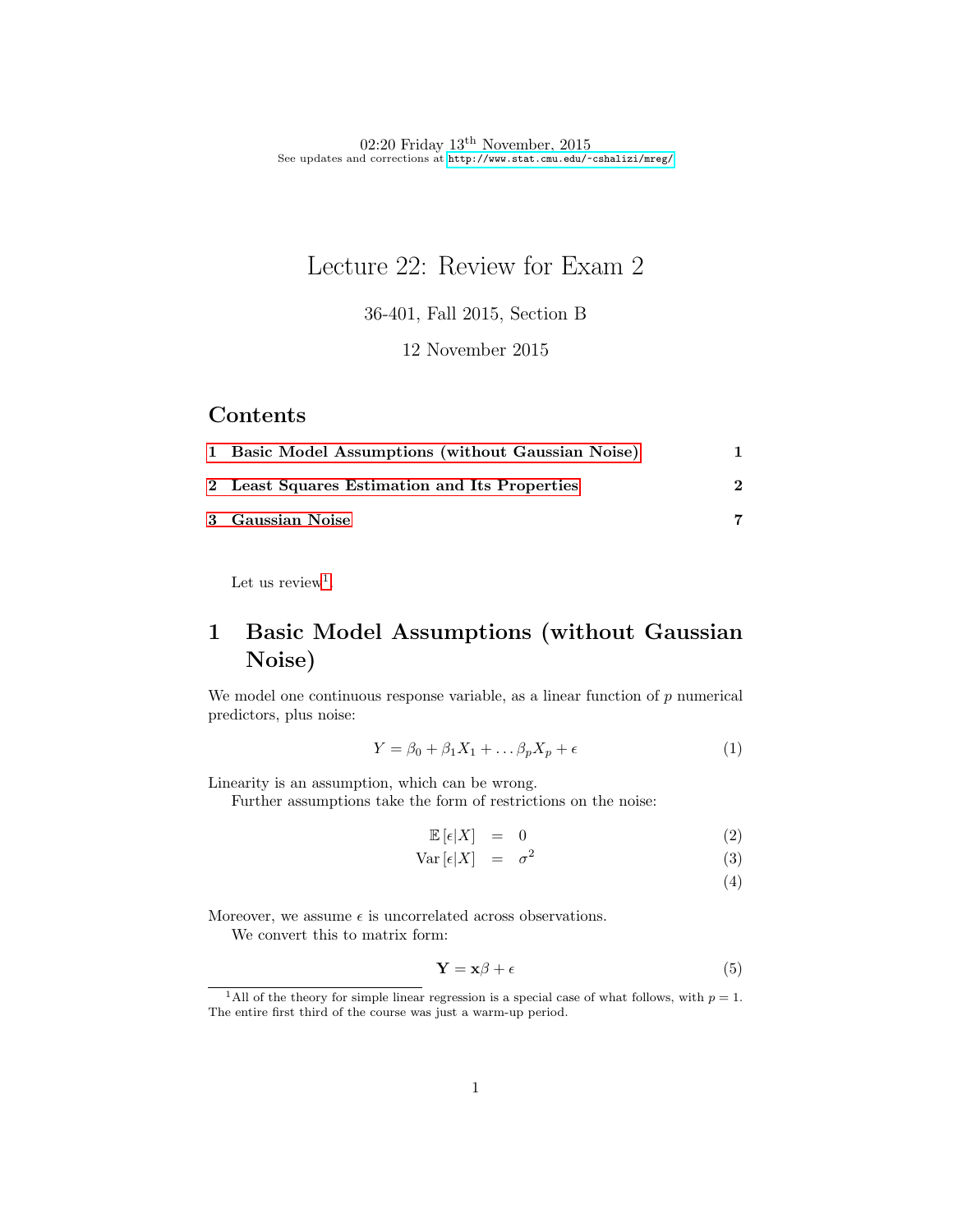Y is an  $n \times 1$  matrix of random variables; x is an  $n \times (p+1)$  matrix, with an extra column of all 1s;  $\epsilon$  is an  $n \times 1$  matrix. Beyond linearity, the assumptions translate to

$$
\mathbb{E}\left[\epsilon|\mathbf{x}\right] = \mathbf{0} \tag{6}
$$

and

$$
Var\left[\epsilon|\mathbf{x}\right] = \sigma^2 \mathbf{I} \tag{7}
$$

We don't know  $\beta$ . If we guess it is **b**, we will make an  $n \times 1$  vector of predictions

$$
x\mathbf{b} \tag{8}
$$

and have an  $n \times 1$  vector of errors

$$
y - xb \tag{9}
$$

The mean squared error, as a function of b, is then

$$
MSE(\mathbf{b}) = \frac{1}{n}(\mathbf{y} - \mathbf{x}\mathbf{b})^T(\mathbf{y} - \mathbf{x}\mathbf{b})
$$
(10)

### <span id="page-1-0"></span>2 Least Squares Estimation and Its Properties

The least squares estimate of the coefficients is the one which minimizes the MSE:

$$
\widehat{\beta} \equiv \underset{\mathbf{b}}{\operatorname{argmin}} \, MSE(\mathbf{b}) \tag{11}
$$

To find this, we need the derivatives:

$$
\nabla_{\mathbf{b}} MSE = \frac{2}{n} (\mathbf{x}^T \mathbf{y} - \mathbf{x}^T \mathbf{x} \mathbf{b})
$$
(12)

We set the derivative to zero at the optimum:

$$
\frac{1}{n}\mathbf{x}^T\left(\mathbf{y}-\mathbf{x}\hat{\beta}\right) = \mathbf{0}
$$
\n(13)

The term in parentheses is the vector of errors when we use the least-squares estimate. This is the vector of residuals,

$$
\mathbf{e} \equiv \mathbf{y} - \mathbf{x}\hat{\beta} \tag{14}
$$

so the have the normal, estimating or score equations,

$$
\frac{1}{n}\mathbf{x}^T\mathbf{e} = \mathbf{0} \tag{15}
$$

We say "equations", plural, because this is equivalent to the set of  $p+1$  equations

$$
\frac{1}{n}\sum_{i=1}^{n}e_{i} = 0 \tag{16}
$$

$$
\frac{1}{n}\sum_{i=1}^{n}e_{i}x_{ij} = 0 \tag{17}
$$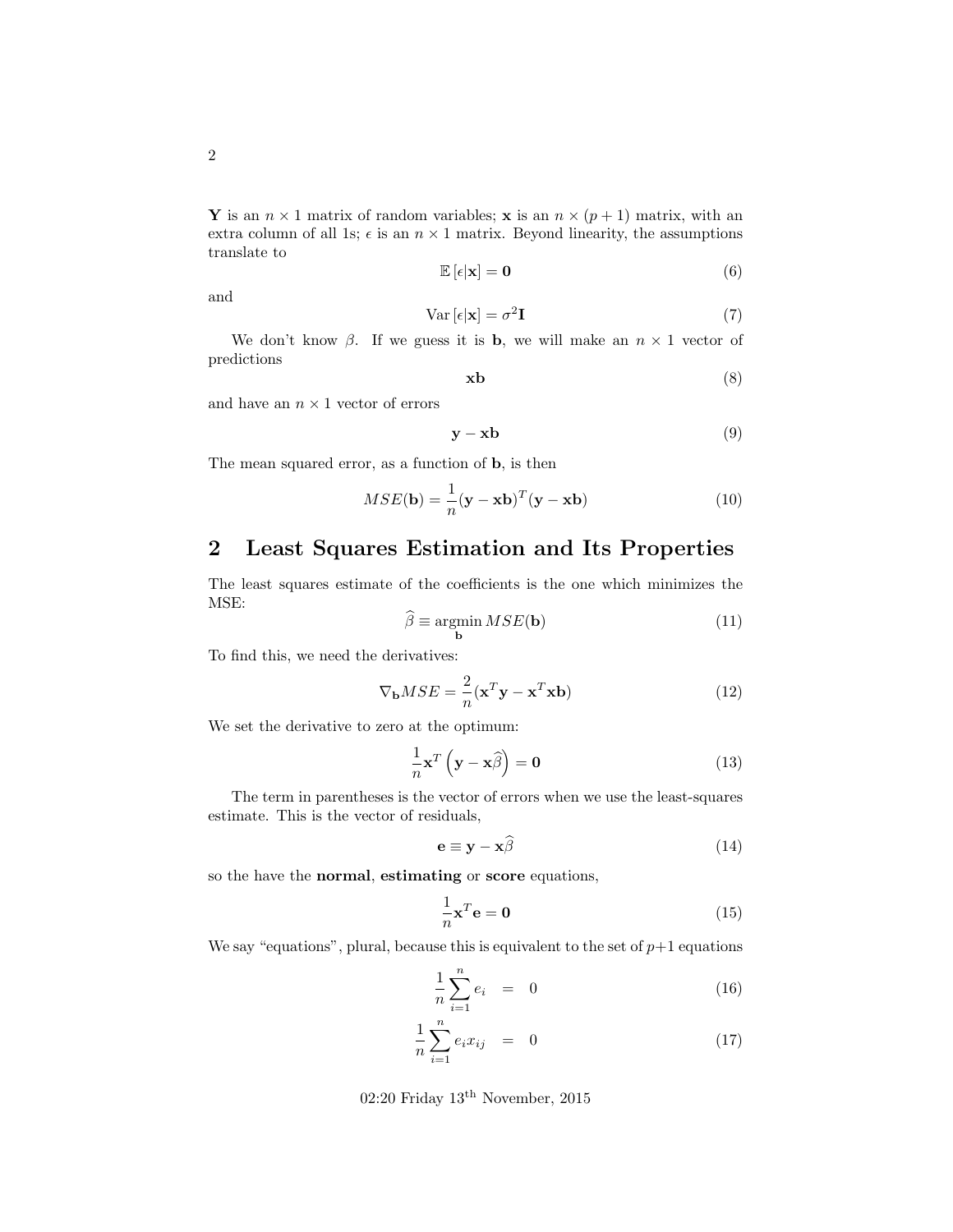(Many people omit the factor of  $1/n$ .) This tells us that while **e** is an *n*dimensional vector, it is subject to  $p+1$  linear constraints, so it is confined to a linear subspace of dimension  $n-p-1$ . Thus  $n-p-1$  is the number of **residual** degrees of freedom.

The solution to the estimating equations is

$$
\widehat{\beta} = (\mathbf{x}^T \mathbf{x})^{-1} \mathbf{x}^T \mathbf{y}
$$
\n(18)

This is one of the two most important equations in the whole subject. It says that the coefficients are a linear function of the response vector y. Set all the responses to 0 and all the coefficients are zero; double all the responses and all the coefficients are doubled.

Say that  $x'$  is the  $n \times p$  matrix of predictors, without the column of 1s, and  $\beta'$  is the  $p \times 1$  vector of slopes. Finally, let  $\bar{x}$  be the  $1 \times p$  vector of the mean values of the predictors. Then

$$
\hat{\beta}_0 = \overline{y} - \overline{\mathbf{x}} \hat{\beta}' \tag{19}
$$

while

$$
\widehat{\beta'} = \widehat{\text{Var}}\left[X\right]^{-1} \widehat{\text{Cov}}\left[X, Y\right] \tag{20}
$$

just as in simple linear regression.

The least squares estimate is always a constant plus noise:

$$
\widehat{\beta} = (\mathbf{x}^T \mathbf{x})^{-1} \mathbf{x}^T \mathbf{Y} \tag{21}
$$

$$
= (\mathbf{x}^T \mathbf{x})^{-1} \mathbf{x}^T (\mathbf{x} \beta + \epsilon) \tag{22}
$$

$$
= (\mathbf{x}^T \mathbf{x})^{-1} \mathbf{x}^T \mathbf{x} \beta + (\mathbf{x}^T \mathbf{x})^{-1} \mathbf{x}^T \epsilon
$$
 (23)

$$
= \beta + (\mathbf{x}^T \mathbf{x})^{-1} \mathbf{x}^T \epsilon \tag{24}
$$

The least squares estimate is always unbiased:

$$
\mathbb{E}\left[\widehat{\beta}\right] = \beta + (\mathbf{x}^T \mathbf{x})^{-1} \mathbf{x}^T \mathbb{E}\left[\epsilon\right] = \beta \tag{25}
$$

Its variance always depends just on  $\sigma^2$  and  $\mathbf{x}^T \mathbf{x}$ :

$$
\text{Var}\left[\hat{\beta}\right] = \sigma^2 (\mathbf{x}^T \mathbf{x})^{-1} \tag{26}
$$

Since the entries in  $\mathbf{x}^T \mathbf{x}$  are usual proportional to n, it can be helpful to say

$$
\text{Var}\left[\widehat{\beta}\right] = \frac{\sigma^2}{n} \left(\frac{1}{n} \mathbf{x}^T \mathbf{x}\right)^{-1} \tag{27}
$$

The variance of any one coefficient estimator is

$$
\text{Var}\left[\hat{\beta}_i\right] = \frac{\sigma^2}{n} \left(\frac{1}{n} \mathbf{x}^T \mathbf{x}\right)_{i+1, i+1}^{-1} \tag{28}
$$

02:20 Friday  $13^{\text{th}}$  November, 2015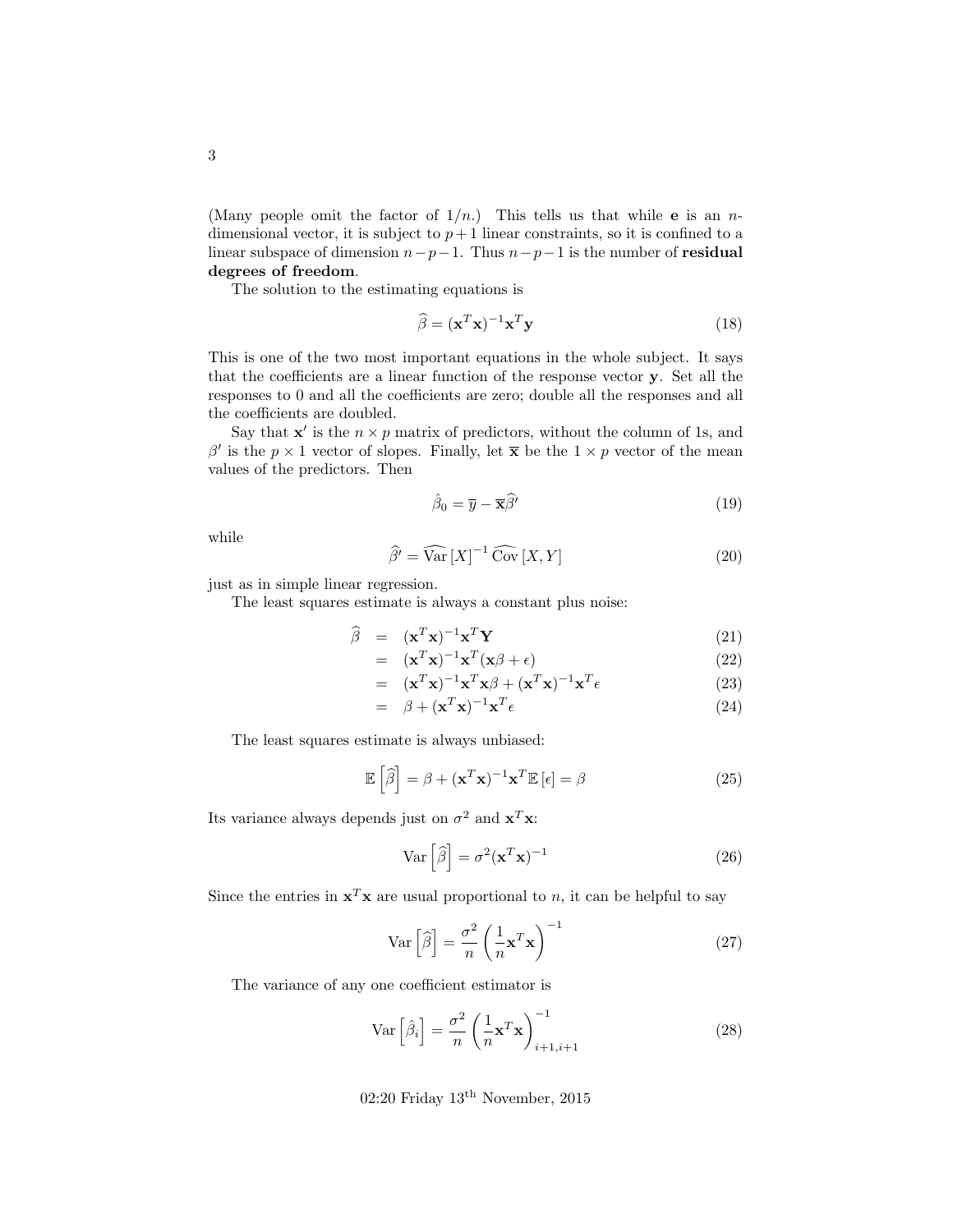The vector of fitted means or conditional values is

$$
\hat{\mathbf{m}} \equiv \mathbf{x}\beta \tag{29}
$$

This is more conveniently expressed in terms of the original matrices:

$$
\widehat{\mathbf{m}} = \mathbf{x}(\mathbf{x}^T \mathbf{x})^{-1} \mathbf{x}^T \mathbf{y} = \mathbf{H} \mathbf{y}
$$
 (30)

The fitted values are thus linear in y: set the responses all to zero and all the fitted values will be zero; double all the responses and all the fitted values will double.

The  $n \times n$  hat matrix  $H \equiv \mathbf{x}(\mathbf{x}^T \mathbf{x})^{-1} \mathbf{x}^T$ , also called the influence, projection or prediction matrix, controls the fitted values. It is a function of x alone, ignoring the response variable totally. It is an  $n \times n$  matrix with several important properties:

- It is symmetric,  $\mathbf{H}^T = \mathbf{H}$ .
- It is idempotent,  $\mathbf{H}^2 = \mathbf{H}$ .
- Its trace  $tr \mathbf{H} = \sum_i H_{ii} = p + 1$ , the number of degrees of freedom for the fitted values.

The variance-covariance matrix of the fitted values is

$$
Var\left[\widehat{\mathbf{m}}\right] = \mathbf{H}\sigma^2\mathbf{I}\mathbf{H}^T = \sigma^2\mathbf{H}
$$
\n(31)

To make a prediction at a new point, not in the data used for estimation, we take its predictor coordinates and group them into a  $1 \times (p+1)$  matrix  $\mathbf{x}_{new}$  (including the 1 for the intercept). The point prediction for Y is then  $\mathbf{x}_{new}\hat{\beta}$ . The expected value is  $\mathbf{x}_{new}\beta$ , and the variance is Var  $\left[\mathbf{x}_{new}\widehat{\beta}\right] = \mathbf{x}_{new}$ Var  $\left[\widehat{\beta}\right] \mathbf{x}_{new}^T =$  $\sigma^2\mathbf{x}_{new}(\mathbf{x}^T\mathbf{x})^{-1}\mathbf{x}_{new}^T$ .

The residuals are also linear in the response:

$$
\mathbf{e} \equiv \mathbf{y} - \hat{\mathbf{m}} = (\mathbf{I} - \mathbf{H})\mathbf{y}
$$
 (32)

The trace of  $\mathbf{I} - \mathbf{H}$  is  $n - p - 1$ . The variance-covariance matrix of the residuals is thus

$$
Var\left[\mathbf{e}\right] = \sigma^2(\mathbf{I} - \mathbf{H})\tag{33}
$$

The mean squared error is

$$
MSE = \frac{1}{n} \sum_{i=1}^{n} e_i^2 = \frac{1}{n} \mathbf{e}^T \mathbf{e}
$$
 (34)

Its expectation value is slightly below  $\sigma^2$ :

$$
\mathbb{E}\left[MSE\right] = \sigma^2 \frac{n-p-1}{n} \tag{35}
$$

02:20 Friday  $13^{\text{th}}$  November, 2015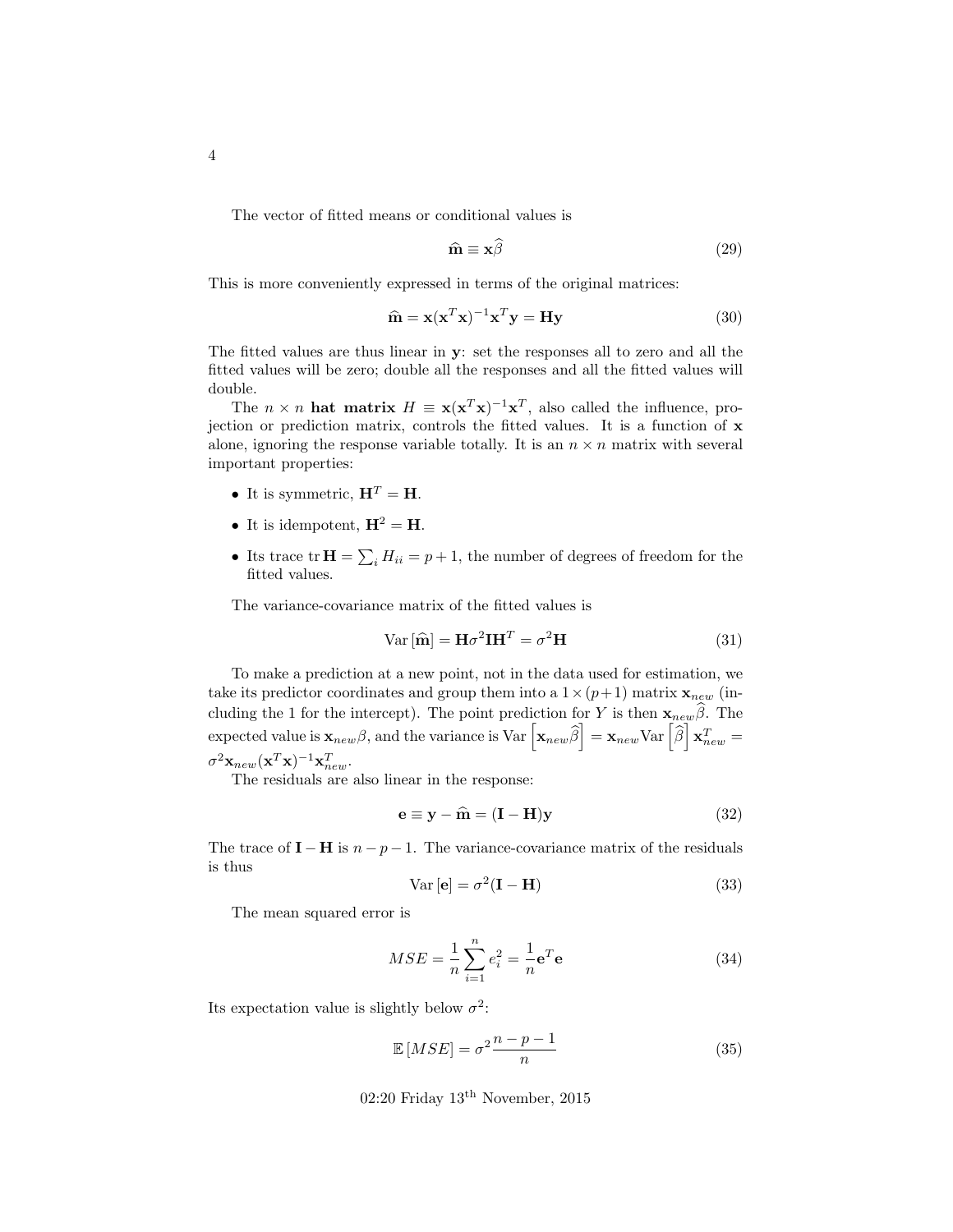(This may be proved using the trace of  $\mathbf{I} - \mathbf{H}$ .) An unbiased estimate of  $\sigma^2$ , which I will call  $\hat{\sigma}^2$  throughout the rest of this, is

$$
\hat{\sigma}^2 \equiv MSE \frac{n}{n - p - 1} \tag{36}
$$

The leverage of data point i is  $H_{ii}$ . This has several interpretations:

- 1. Var  $[\hat{m}_i] = \sigma^2 H_{ii}$ ; the leverage controls how much variance there is in the fitted value. fitted value.
- 2.  $\partial \hat{m}_i/\partial y_i = H_{ii}$ ; the leverage says how much changing the response value for point i changes the fitted value there.
- 3. Cov  $[\hat{m}_i, Y_i] = \sigma^2 H_{ii}$ ; the leverage says how much covariance there is be-<br>twoon the i<sup>th</sup> response and the i<sup>th</sup> fitted value. tween the  $i^{\text{th}}$  response and the  $i^{\text{th}}$  fitted value.
- 4. Var  $[e_i] = \sigma^2(1 H_{ii})$ ; the leverage controls how big the *i*<sup>th</sup> residual is.

The standardized residual is

$$
r_i = \frac{e_i}{\hat{\sigma}\sqrt{1 - H_{ii}}}
$$
\n(37)

so all the standardized residuals have the same variance.

The only restriction we have to impose on the predictor variables  $X_i$  is that  $(\mathbf{x}^T \mathbf{x})^{-1}$  needs to exist. This is equivalent to

- x is not collinear: none of its columns is a linear combination of other columns; which is also equivalent to
- The eigenvalues of  $\mathbf{x}^T \mathbf{x}$  are all  $> 0$ . (If there are zero eigenvalues, the corresponding eigenvectors indicate linearly-dependent combinations of predictor variables.)

Nearly-collinear predictor variables tend to lead to large variances for coefficient estimates, with high levels of correlation among the estimates. Sometimes this uncertainty can be reduced by finding new variables which contain most (or all) of the same information, but are less correlated with each other.

It is perfectly OK for one column of x to be a function of another, provided it is a nonlinear function. Thus in polynomial regression we add extra columns for powers of one or more of the predictor variables. (Any other nonlinear function is however also legitimate.) This complicates the interpretation of coefficients as slopes, just as though we had done a transformation of a column; see the handout on transformations. Estimation and inference for the coefficients on these predictor variables goes exactly like estimation and inference for any other coefficient.

One column of x could be a (nonlinear) function of two or more of the other columns; this is how we represent interactions. Usually the interaction column is just a product of two other columns, for a product or multiplicative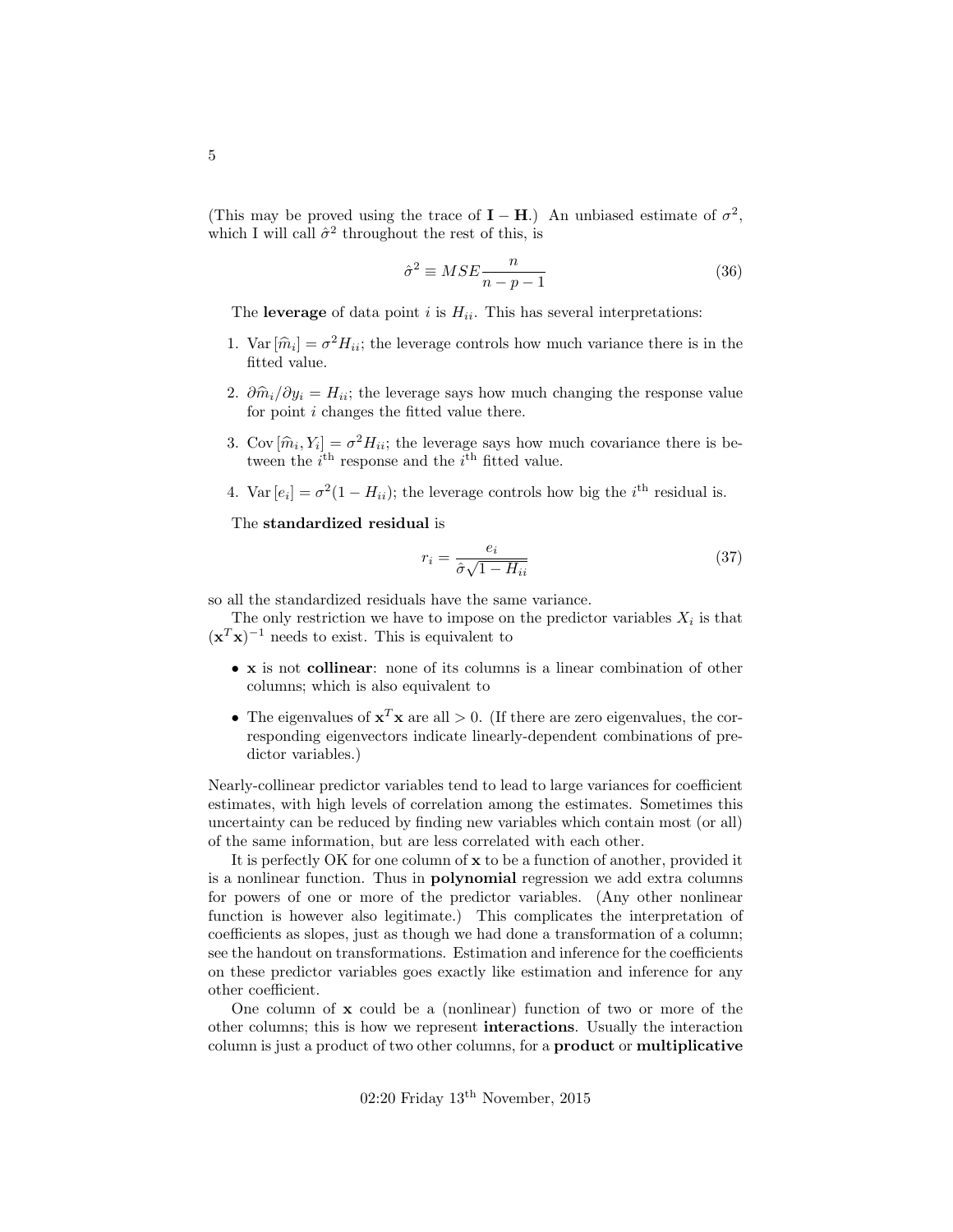interaction; this also complicates the interpretation of coefficients as slopes. (See the notes on interactions.) Estimation and inference for the coefficients on these predictor variables goes exactly like estimation and inference for any other coefficient.

We can include qualitative predictor variables with  $k$  discrete categories or levels by introducing binary indicator variables for k−1 of the levels, and adding them to x. The coefficients on these indicators tell us about amounts that are added (or subtracted) to the response for every individual who is a member of that category or level, compared to what would be predicted for an otherwiseidentical individual in the baseline category. Equivalently, every category gets its own intercept. Estimation and inference for the coefficients on these predictor variables goes exactly like estimation and inference for any other coefficient.

Interacting the indicator variables for categories with other variables gives coefficients which say what amount is added to the slope used for each member of that category (compared to the slope for members of the baseline level). Equivalently, each category gets its own slope. Estimation and inference for the coefficients on these predictor variables goes exactly like estimation and inference for any other coefficient.

Model selection for prediction aims at picking a model which will predict well on new data drawn from the same distribution as the data we've seen. One way to estimate this out-of-sample performance is to look at what the expected squared error would be on new data with the same x matrix, but a new, independent realization of y. In the notes on model selection, we showed that

$$
\mathbb{E}\left[\frac{1}{n}(\mathbf{Y}' - \widehat{m})^T(\mathbf{Y}' - \widehat{m})\right] = \mathbb{E}\left[\frac{1}{n}(\mathbf{Y} - \widehat{m})^T(\mathbf{Y} - \widehat{m})\right] + 2\frac{1}{n}\sum_{i=1}^n \text{Cov}\left[Y_i, \text{B}\mathbf{R}\right]
$$
\n
$$
= \mathbb{E}\left[\frac{1}{n}(\mathbf{Y} - \widehat{m})^T(\mathbf{Y} - \widehat{m})\right] + \frac{2}{n}\sigma^2 \text{tr}\,H\tag{39}
$$

$$
= \mathbb{E}\left[\frac{1}{n}(\mathbf{Y} - \widehat{m})^T(\mathbf{Y} - \widehat{m})\right] + \frac{2}{n}\sigma^2(p+1) \qquad (40)
$$

Mallow's  $C_p$  estimates this by

$$
MSE + \frac{2}{n}\hat{\sigma}^2(p+1) \tag{41}
$$

using the  $\hat{\sigma}^2$  from the largest, model being selected among (which includes all the other models as special cases).

An alternative is leave-one-out cross-validation, which amounts to

$$
\frac{1}{n}\sum_{i=1}^{n} \left(\frac{e_i}{1-H_{ii}}\right)^2\tag{42}
$$

 $C_P$  and  $LOOCV$  converge for large n.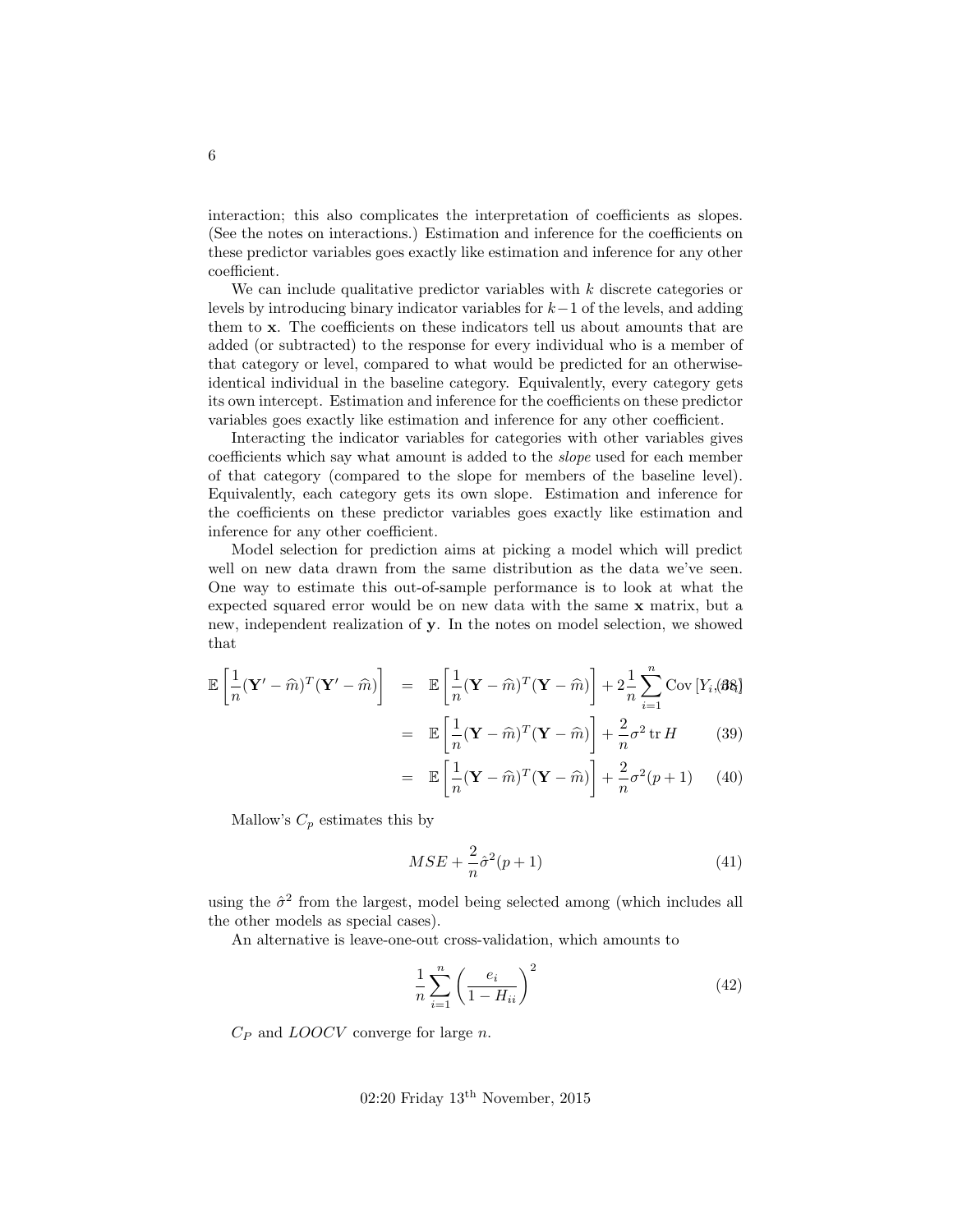#### <span id="page-6-0"></span>3 Gaussian Noise

The Gaussian noise assumption is added on to the other assumptions already made. It is that  $\epsilon_i \sim N(0, \sigma^2)$ , independent of the predictor variables and all other  $\epsilon_j$ . Said otherwise,  $\epsilon$  has a multivariate Gaussian distribution,

$$
\epsilon \sim MVN(\mathbf{0}, \sigma^2 \mathbf{I})\tag{43}
$$

Under this assumption, it follows that, since  $\widehat{\beta}$  is a linear function of  $\epsilon$ , it also has a multivariate Gaussian distribution:

$$
\widehat{\beta} \sim MVN(\beta, \sigma^2(\mathbf{x}^T \mathbf{x})^{-1})
$$
\n(44)

Also,

$$
\hat{\mathbf{m}} \sim MVN(\mathbf{x}\beta, \sigma^2\mathbf{H})\tag{45}
$$

It follows from this that

$$
\widehat{\beta}_i \sim N(\beta_i, \sigma^2(\mathbf{x}^T \mathbf{x})_{i+1, i+1}^{-1} \tag{46}
$$

and

$$
\widehat{m}_i \sim N(\mathbf{x}_i \beta, \sigma^2 H_{ii})
$$
\n(47)

The sampling distribution of the estimated conditional mean at a new point  $\mathbf{x}_{new}$  is  $N(\mathbf{x}_{new}\beta, \sigma^2\mathbf{x}_{new}(\mathbf{x}^T\mathbf{x})^{-1}\mathbf{x}_{new}^T)$ .

The mean squared error follows a  $\chi^2$ -ish distribution:

$$
\frac{nMSE}{\sigma^2} \sim \chi^2_{n-p-1} \tag{48}
$$

Moreover, the MSE is statistically independent of  $\hat{\beta}$ . We may therefore define

$$
\widehat{\text{se}}\left[\widehat{\beta}_{i}\right] = \widehat{\sigma}\sqrt{(\mathbf{x}^{T}\mathbf{x})_{i+1,i+1}^{-1}}
$$
\n(49)

and

$$
\hat{\mathbf{se}}\left[\hat{m}_i\right] = \hat{\sigma}\sqrt{H_{ii}}\tag{50}
$$

and get t distributions:

$$
\frac{\hat{\beta}_i - \beta_i}{\hat{\text{se}}\left[\hat{\beta}_i\right]} \sim t_{n-p-1} \tag{51}
$$

and

$$
\frac{\hat{m}_i - m_i}{\hat{\mathbf{se}}\left[\hat{m}_i\right]} \sim t_{n-p-1} \tag{52}
$$

The Wald test for the hypothesis that  $\beta_i = \beta_i^*$  therefore forms the test statistic

$$
\frac{\hat{\beta}_i - \beta_i^*}{\hat{\mathbf{se}}\left[\hat{\beta}_i\right]}
$$
\n(53)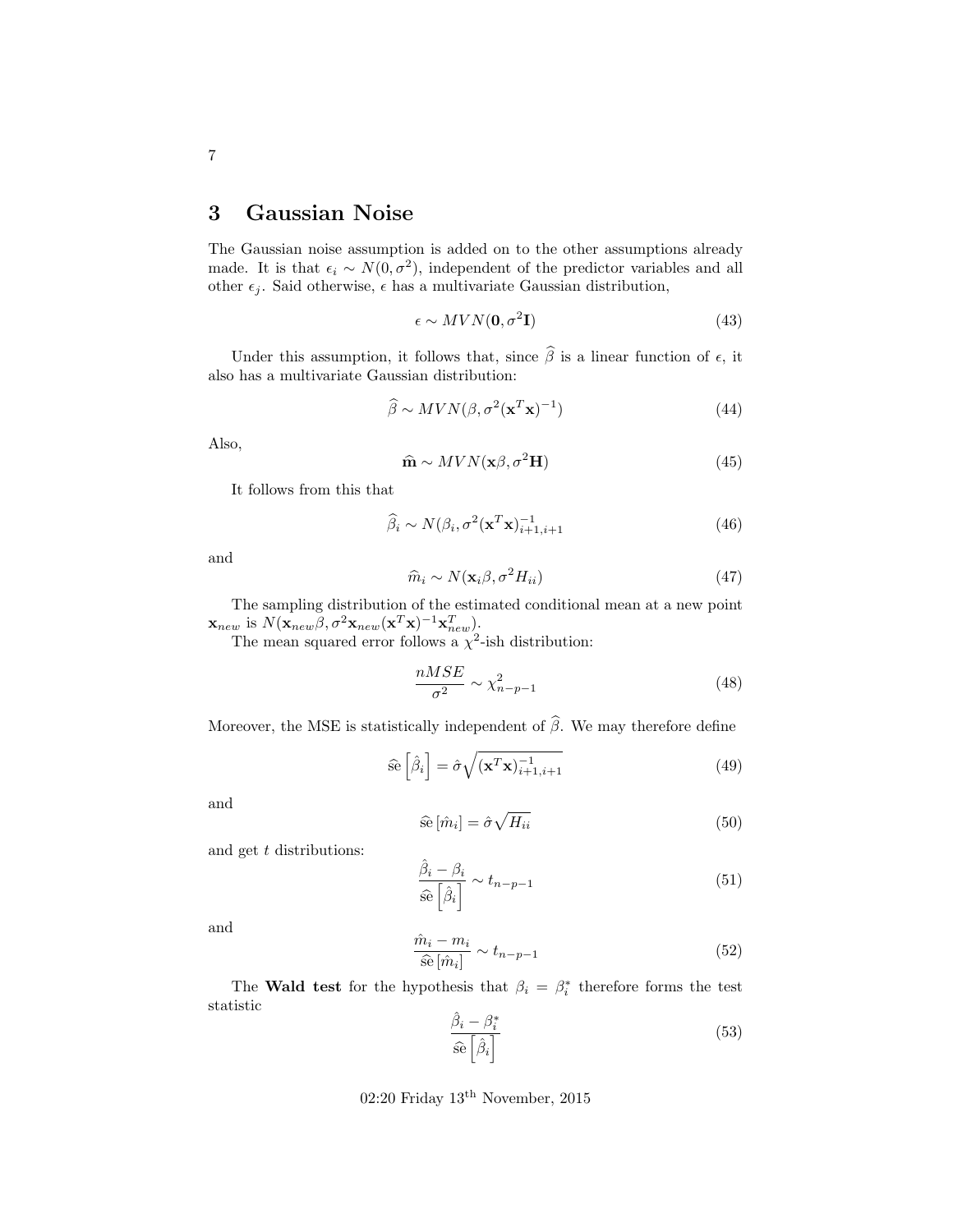and rejects the hypothesis if it is too large (above or below zero) compared to the quantiles of a  $t_{n-p-1}$  distribution. The summary function of R runs such a test of the hypothesis that  $\beta_i = 0$ . There is nothing magic or even especially important about testing for a 0 coefficient, and the same test works for testing whether a slope  $= 42$  (for example).

Important! The null hypothesis being test is

Y is a linear function of  $X_1, \ldots X_p$ , and of no other predictor variables, with independent, constant-variance Gaussian noise, and the coefficient  $\beta_i = 0$  exactly.

and the alternative hypothesis is

Y is a linear function of  $X_1, \ldots, X_p$ , and of no other predictor variables, with independent, constant-variance Gaussian noise, and the coefficient  $\beta_i \neq 0$ .

The Wald test does not test any of the model assumptions (it presumes them all), and it cannot say whether in an absolutely sense  $X_i$  matters for Y; adding or removing other predictors can change whether the true  $\beta_i = 0$ .

*Warning!* Retaining the null hypothesis  $\beta_i = 0$  can happen if *either* the parameter is precisely estimated, and confidently known to be close to zero, or if it is im-precisely estimated, and might as well be zero or something huge on either side. Saying "We can ignore this because we can be quite sure it's small" can make sense; saying "We can ignore this because we have no idea what it is" is preposterous.

To test whether several coefficients are all simultaneously zero, use an  $F$ test. The null hypothesis is

Y is a linear function of  $X_1, \ldots, X_p$ , and of no other predictor variables, with independent, constant-variance Gaussian noise, and the coefficients for all but q of the variables are exactly 0,  $\beta_{q+1}$  =  $\beta_{q+2} \ldots \beta_p = 0.$ 

(You can always re-order the predictor variables so that you're saying coefficients 1 through q are free, and  $q + 1$  through p are fixed to zero.) The alternative hypothesis is

Y is a linear function of  $X_1, \ldots, X_p$ , and of no other predictor variables, with independent, constant-variance Gaussian noise, and the coefficient  $\beta_{q+1}, \beta_{q+2}, \ldots \beta_q \neq 0$ .

The smaller, null model leads to an estimate of  $\sigma^2$ ,  $\hat{\sigma}_{null}^2$ , and the larger, alternative model gives us the estimate  $\hat{\sigma}_{full}^2$ . The F statistic is

$$
F_{stat} = \frac{(\hat{\sigma}_{null}^2 - \hat{\sigma}_{full}^2)/(p - q)}{\hat{\sigma}_{full}^2/(n - p - 1)}
$$
\n(54)

The numerator is basically about how much the MSE shrinks for each extra parameter we throw at fitting the data; the denominator is an estimate of how big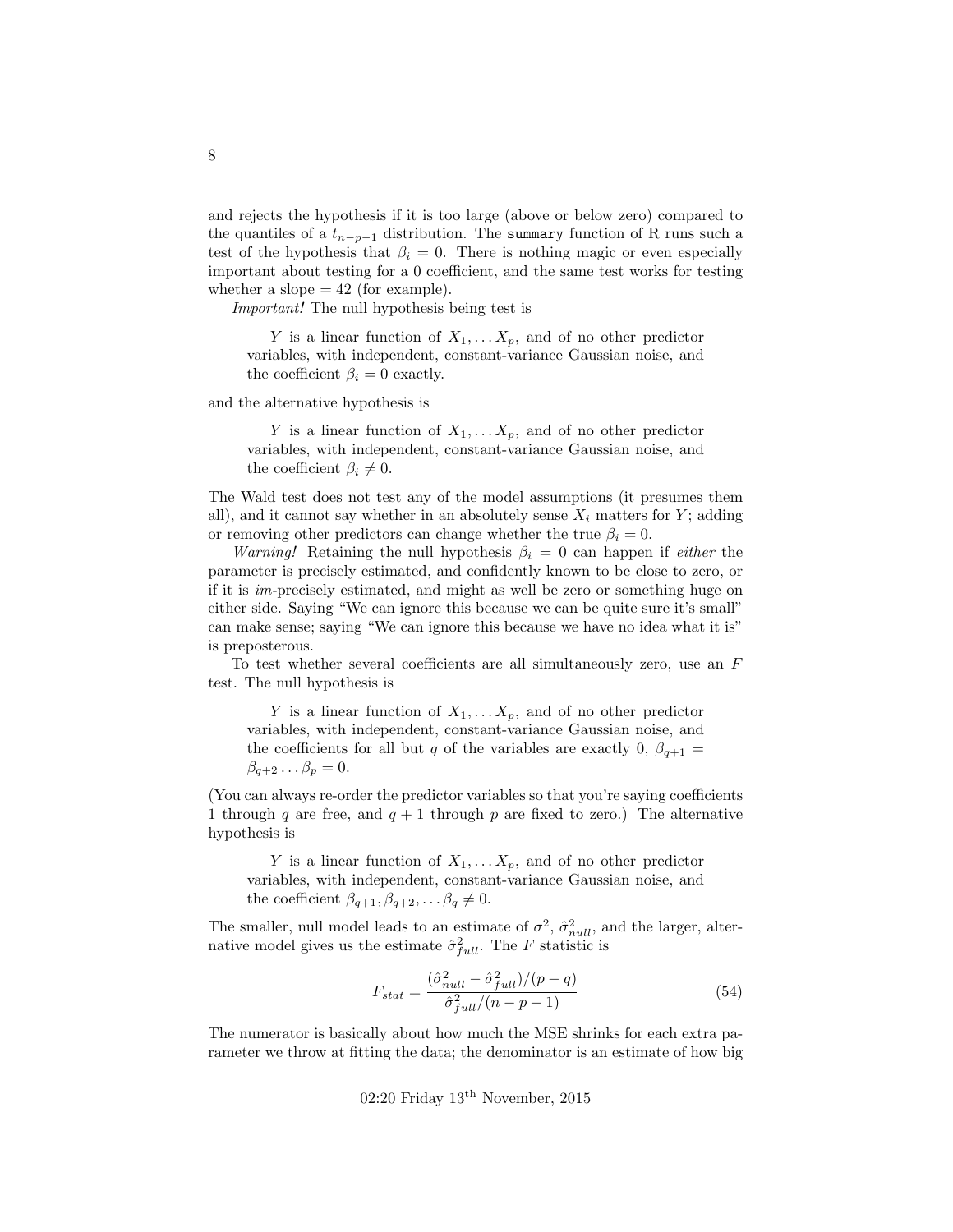an improvement-per-degree-of-freedom we should see under the null hypothesis. Under that null hypothesis,

$$
F_{stat} \sim F_{p-q, n-p-1} \tag{55}
$$

Note that the F test when  $q = p - 1$  becomes identical to a t-test.

If  $0 < q < p$ , we have a "partial" F test. A "full" F test sets  $q = 0$ , i.e., it tests the null hypothesis of an intercept-only model (with independent, constant-variance Gaussian noise) against the alternative of the linear model on  $X_1, \ldots, X_p$  (and only those variables, with independent, constant-variance Gaussian noise). This is only of interest under very unusual circumstances.

Once again, no  $F$  test is capable of checking any modeling assumptions. This is because both the null hypothesis and the alternative hypothesis presume that the all of the modeling assumptions are exactly correct.

Inverting the Wald test yields confidence intervals for each coefficient: a  $1-\alpha$ confidence interval for  $\beta_i$  is

$$
\hat{\beta}_i \pm \hat{\text{se}} \left[ \beta_i \right] t_{n-p-1} (\alpha/2) \tag{56}
$$

Inverting the  $F$  test leads to ellipse-shaped (in more than two dimensions, "ellipsoidal") confidence regions. (See Lecture 18 for the detailed formula, which involves matrix inversion.) These make a *simultaneous* guarantee: either all the parameters are inside the confidence region, or we were very unlucky when we got our data. A simpler way to get a simultaneous confidence region for all p parameters is to use  $1 - \alpha/p$  confidence intervals for each one ("Bonferroni correction").

Turning to the fitted values, by entirely parallel reasoning, we may test any hypothesis of the form  $m_i = m_i^*$  by a *t*-test. More practically, a  $1-\alpha$  confidence interval for the fitted value (conditional expectation) is

$$
\hat{m}_i \pm \hat{\mathbf{se}} \left[ \hat{m}_i \right] t_{n-p-1} (\alpha/2) \tag{57}
$$

The standardized residuals do not quite have a t distribution, because  $\hat{\sigma}$  is a function of all the  $e_i$ s, hence the numerator in the definition of  $r_i$  is not independent of the denominator. But the cross-validated or studentized residuals are:

- 1. Temporarily hold out data point i
- 2. Re-estimate the coefficients to get  $\hat{\beta}^{(-i)}$  and  $\hat{\sigma}^{(-i)}$
- 3. Make a prediction for  $y_i$ ,  $\hat{m}_i^{(-i)}$
- 4. Calculate

$$
t_i = \frac{y_i - \hat{m}_i^{(-i)}}{\hat{\sigma}^{(-i)} + \hat{\mathbf{se}}\left[\hat{m}_i^{(-i)}\right]}
$$
(58)